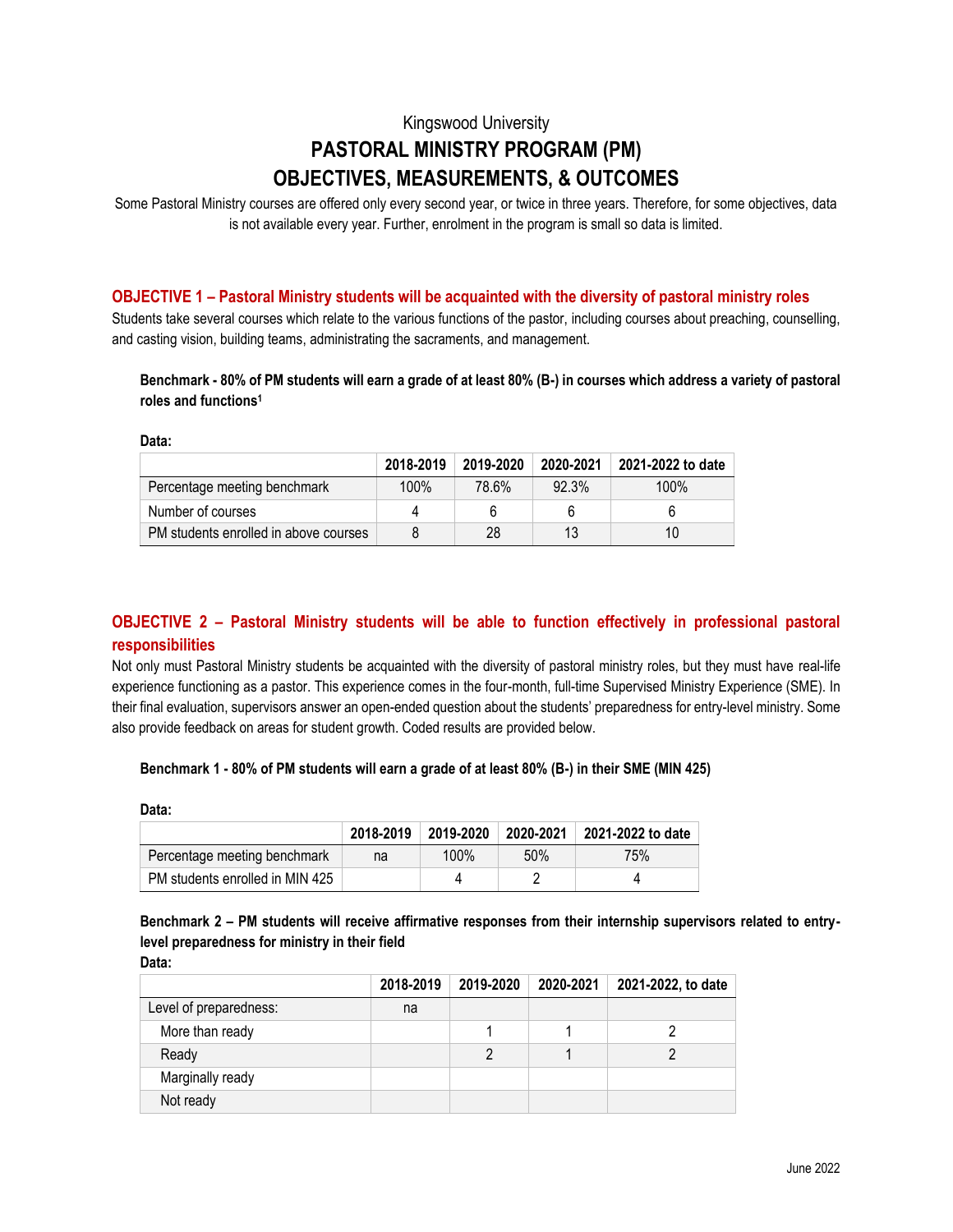|                                      | 2018-2019 | 2019-2020 | 2020-2021 | 2021-2022, to date |
|--------------------------------------|-----------|-----------|-----------|--------------------|
|                                      |           |           |           |                    |
| Supports/Growth needed:              |           |           |           |                    |
| Coach/Mentor                         |           |           |           |                    |
| Increased leadership capacity        |           |           |           |                    |
| Initiative                           |           |           |           |                    |
| PM students enrolled in above course |           |           |           |                    |

# **OBJECTIVE 3 – Pastoral Ministry students will understand principles and practices of church health and growth**

Principles of church health and growth apply to churches of all sizes, including church plants. These are considered in the course Church Health, Growth and Leadership (PM 307).

#### **Benchmark - 80% of PM students will earn a grade of at least 80% (B-) in the Church Health, Growth & Leadership**

**Data:** 

|                              | 2018-2019 | 2019-2020 | 2020-2021 | 2021-2022 |
|------------------------------|-----------|-----------|-----------|-----------|
| Percentage meeting benchmark | 85.7%     | 100%      | 100%      | na        |
| PM students enrolled PM 307  |           |           | 5         |           |

**OBJECTIVE 4 – Pastoral Ministry students will understand and value a team learning and serving environment** Students learn about working with teams in Empowering & Equipping for Lay Ministry (MIN 312); they experience being part of a team in the Supervised Ministry Experience (SME, MIN 425),

#### **Benchmark 1 - 80% of PM students will earn at least 80% (B-) in Empowering & Equipping for Lay Ministry**

**Data:** 

|                                 | 2018-2019 | 2019-2020 | 2020-2021 | 2021-2022 |
|---------------------------------|-----------|-----------|-----------|-----------|
| Percentage meeting benchmark    | 100%      | 83.3%     | 100%      | 50%       |
| PM students enrolled in MIN 312 |           |           |           |           |

# **Benchmark 2 – PM students will earn an average rating of at least 3.5 (on a 4.0 scale) by their internship supervisors on team-related outcomes<sup>2</sup>**

Supervisors rate their interns on multiple elements at the mid-point and end of the internship period, using a four-point Likert scale. Several of the elements relate to the student's participation as a team member.